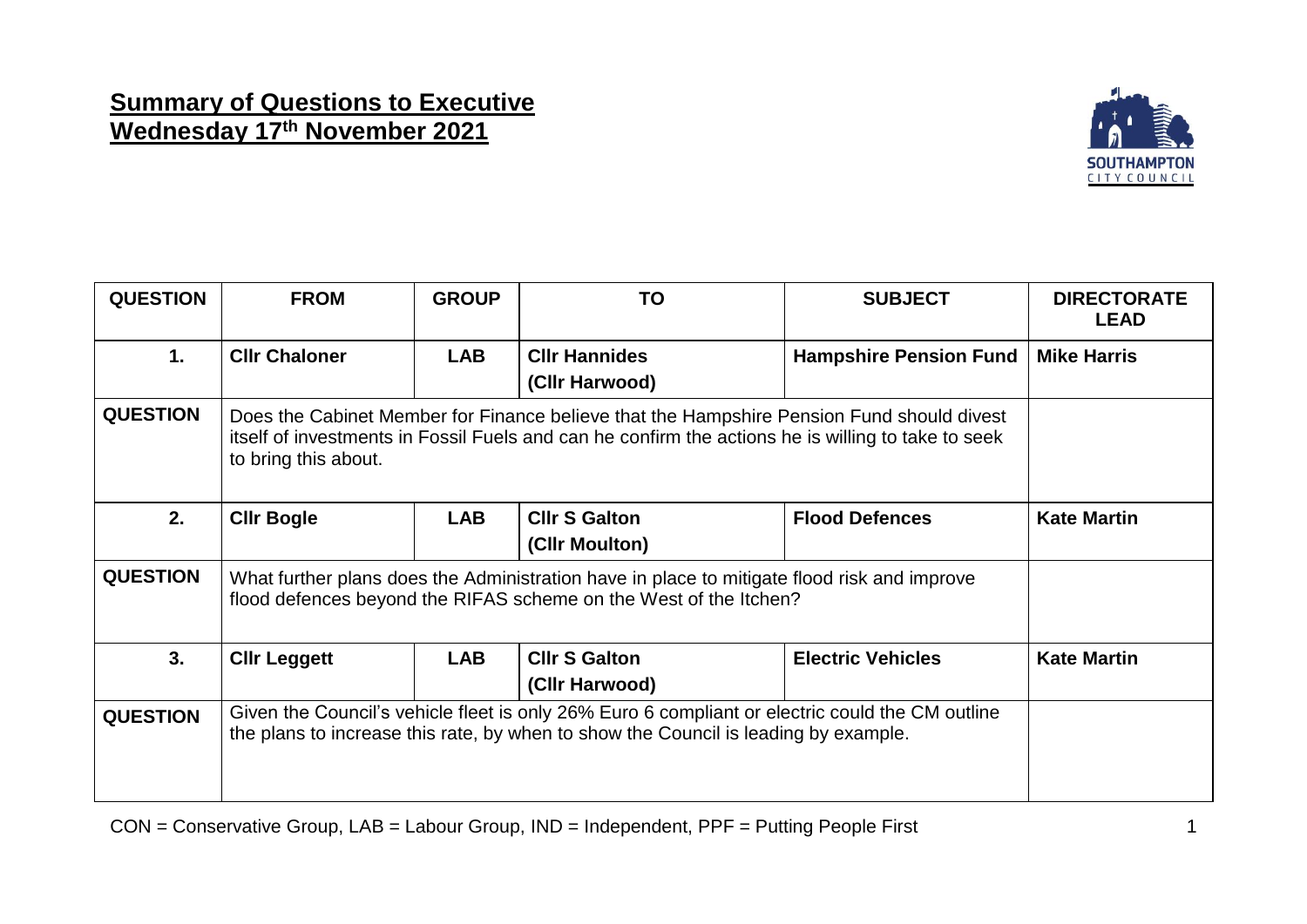| <b>QUESTION</b>  | <b>FROM</b>                                                                                                                                                                                                                                         | <b>GROUP</b> | <b>TO</b>             | <b>SUBJECT</b>                               | <b>DIRECTORATE</b><br><b>LEAD</b> |  |
|------------------|-----------------------------------------------------------------------------------------------------------------------------------------------------------------------------------------------------------------------------------------------------|--------------|-----------------------|----------------------------------------------|-----------------------------------|--|
| 4.               | <b>CIIr Paffey</b>                                                                                                                                                                                                                                  | <b>LAB</b>   | <b>CIIr J Baillie</b> | <b>Schools</b>                               | <b>Kate Martin</b>                |  |
| <b>QUESTION</b>  | Could the Cabinet Member outline his vision and plans for increasing the number of School<br>Streets, Modeshift STARS and other measures around the city's schools aimed at reducing<br>unnecessary traffic and improving air quality for children? |              |                       |                                              |                                   |  |
| 5.               | <b>CIIr Shields</b>                                                                                                                                                                                                                                 | <b>LAB</b>   | <b>CIIr Moulton</b>   | <b>Bus Interchange</b>                       | <b>Kate Martin</b>                |  |
| <b>QUESTION</b>  | Why does the City Council's current Bus Service Improvement Plan no longer include proposals<br>for a bus interchange in Albion Place?                                                                                                              |              |                       |                                              |                                   |  |
| 6.               | <b>Cllr Bogle</b>                                                                                                                                                                                                                                   | <b>LAB</b>   | <b>Cllr Moulton</b>   | <b>Permitted Developments</b>                | <b>Kate Martin</b>                |  |
| <b>QUESTION</b>  | What are the administration's plans to mitigate the effects of the new permitted development<br>rights to convert shops, businesses and other facilities (class E) to residential?                                                                  |              |                       |                                              |                                   |  |
| $\overline{7}$ . | <b>CIIr Renyard</b>                                                                                                                                                                                                                                 | <b>LAB</b>   | <b>Cllr Vassiliou</b> | <b>Community Fund</b>                        | Mary D'Arcy                       |  |
| <b>QUESTION</b>  | What consideration was given to the type of organisation being encouraged to apply for the new<br>Community Fund when setting the closing date?                                                                                                     |              |                       |                                              |                                   |  |
| 8.               | <b>Cllr Bunday</b>                                                                                                                                                                                                                                  | <b>LAB</b>   | <b>Cllr Moulton</b>   | <b>Transforming Cities</b><br><b>Funding</b> | <b>Kate Martin</b>                |  |
| <b>QUESTION</b>  | What assurances can the Cabinet Member give that the administration's recent reversal<br>of sustainable travel initiatives do not put any of Southampton's hard earned<br>Transforming Cities Funding at risk?                                      |              |                       |                                              |                                   |  |